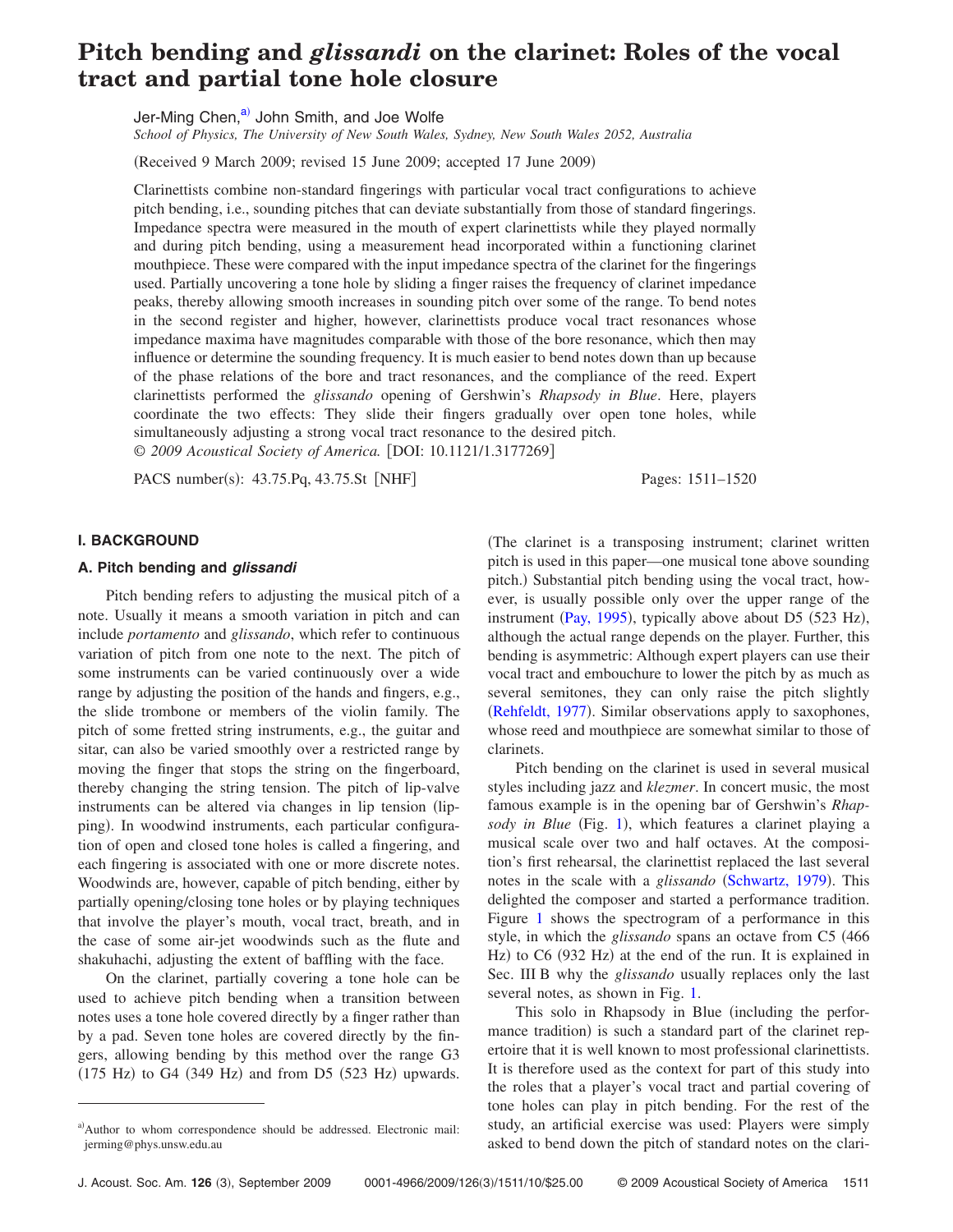<span id="page-1-0"></span>

FIG. 1. (Color online) The opening of Gershwin's Rhapsody in Blue. The upper figure shows the 2.5 octave run as it is written—but not as it is usually played. In traditional performance, the last several notes of the scale are replaced with a smooth *glissando*. The lower figure is a spectrogram of such a performance. The opening trill on G3 (written, 174 Hz) is executed from 0 to 2 s and followed by a scale-like run at 2.5–3.5 s that becomes smooth pitch rise from C5 (466 Hz) to C6 (932 Hz) at 3.5–5.7 s.

net, using only their vocal tracts. Acoustic impedance spectra of the clarinet bore were measured using techniques reported previously ([Dickens](#page-9-3) et al., 2007a, [2007b](#page-9-4)), while impedance spectra inside the player's mouth were measured using an impedance head built into the mouthpiece of the clarinet so that the player could perform with very little perturbation.

#### **B. The sounding frequency of the clarinet**

The sounding frequency  $f_0$  of the clarinet is determined by several interacting effects and thus depends on a number of parameters. Some of these effects are modest (such as lip damping, bite configuration, jaw force, and blowing pressure) and, in this study, the aim was to hold them constant rather than to examine them in detail. For example,  $f_0$  depends on the natural frequency of the reed. For a given reed, this can be adjusted by the player during performance by applying greater or lesser force with the lower jaw, thereby varying its effective length and vibrating mass and thus influencing the sounding pitch slightly.

The clarinet has a range of rather more than three octaves and, to first order, stable reed oscillation (at the sounding frequency  $f_0$ ) occurs near one of the maxima in the acoustic impedance  $Z_{load}$  that loads the reed generator, which, along with the pressure difference between mouthpiece and bore, determines the airflow into the instrument ([Fletcher and Rossing, 1998](#page-9-5)). The acoustic pressure difference across the reed is  $\Delta p = p_{\text{tract}} - p_{\text{bore}}$  where  $p_{\text{tract}}$  and  $p_{\text{bore}}$ are, respectively, the acoustic pressures in the mouth near the reed (upstream) and in the clarinet mouthpiece near the reed (downstream). If  $U$  is the acoustic flow passing through the aperture between the reed and the mouthpiece, then  $Z_{load}$  $=\Delta p/U$ . [Benade](#page-9-6) (1985) offered a considerable simplification of processes at the reed junction, applied continuity of volume flow, and assumed that  $p_{\text{tract}}$  and  $p_{\text{bore}}$  both act on equal areas of the reed. He then showed that the impedance loading the reed generator is given by

<span id="page-1-1"></span>
$$
Z_{\text{load}} = \frac{Z_{\text{reed}}(Z_{\text{bore}} + Z_{\text{tract}})}{Z_{\text{reed}} + Z_{\text{bore}} + Z_{\text{tract}}} = (Z_{\text{bore}} + Z_{\text{tract}}) || Z_{\text{reed}}.
$$
 (1)

This impedance includes contributions from the bore of the instrument  $(Z<sub>bare</sub>)$  and the player's vocal tract  $(Z<sub>tract</sub>)$  where both are measured near the reed. It also includes the effective impedance of the clarinet reed  $(Z_{\text{read}})$  itself:  $\Delta p$  divided by the volume flow due to reed vibration. The second expression in Eq.  $(1)$  $(1)$  $(1)$  is included to show explicitly that, in this rudimentary model,  $Z_{\text{tract}}$  and  $Z_{\text{bore}}$  are in series, and their sum is in parallel with *Z*<sub>reed</sub>. Consequently, under conditions in which the vocal tract impedance is small compared to the bore impedance,  $Z_{load}$  depends only on  $Z_{bore}$  and  $Z_{read}$ alone—indeed, the maximum in measured impedance of the clarinet bore in parallel with the reed corresponds closely to the pitch in normal playing ([Benade, 1985](#page-9-6)). On the other hand, if the player were able to make  $Z<sub>tract</sub>$  large and comparable to  $Z<sub>bare</sub>$ , the player's vocal tract could significantly influence, or even determine, the sounding frequency of the player-instrument system.

The interaction of bore, reed, and airflow is inherently nonlinear and the subject of a number of analyses and ex-perimental studies (e.g., [Backus, 1963;](#page-9-7) [Wilson and Beavers,](#page-9-8) [1974;](#page-9-8) [Benade, 1985;](#page-9-6) Grand *et al.*[, 1996;](#page-9-9) [Fletcher and Ross](#page-9-5)[ing, 1998;](#page-9-5) Silva et al.[, 2008](#page-9-10)). Although the nonlinear effects must be considered to understand the threshold pressure for blowing and features of the waveform and spectrum, there is agreement that the playing frequency can be explained to reasonable precision in terms of the linear acoustics of the bore, vocal tract, and reed, using [Benade's](#page-9-6) (1985) model. Specifically, the operating frequency lies close to the frequency at which the imaginary part of the acoustical load is zero, which in turn is very near or at a maximum in the magnitude of the impedance. The present experimental paper considers only the linear acoustics of the bore, the vocal tract and the compliance of the reed.

### **C. Influence of the player's vocal tract**

Some pedagogical studies on the role of the player's vocal tract in woodwind performance report musicians' opin-ions that the tract affects the pitch ([Pay, 1995;](#page-9-0) [Rehfeldt,](#page-9-1) [1977](#page-9-1)). Scientific investigations to date include numerical methods, modeling the tract as a one-peak resonator ([Johnston](#page-9-11) et al., 1986), electro-acoustic analog simulations in the time domain ([Sommerfeldt and Strong, 1988](#page-9-12)), and digital waveguide modeling ([Scavone, 2003](#page-9-13)). [Clinch](#page-9-14) et al. ([1982](#page-9-14)) used x-ray fluoroscopy to study directly performing clarinettists and saxophonists and concluded that "vocal tract resonance frequencies must match the frequency of the re-quired notes" played. [Backus](#page-9-15) (1985) later observed that the player's vocal tract impedance maxima must be similar or greater in magnitude than the instrument bore impedance in order to influence performance, but concluded that "resonances in the vocal tract are so unpronounced and the impedances so low that their effects appear to be negligible." On the other hand, [Wilson](#page-9-16) (1996) while investigating pitch bending concluded that the upstream vocal tract impedance at the fundamental frequency in pitch bending must be large and comparable to the downstream bore impedance, but did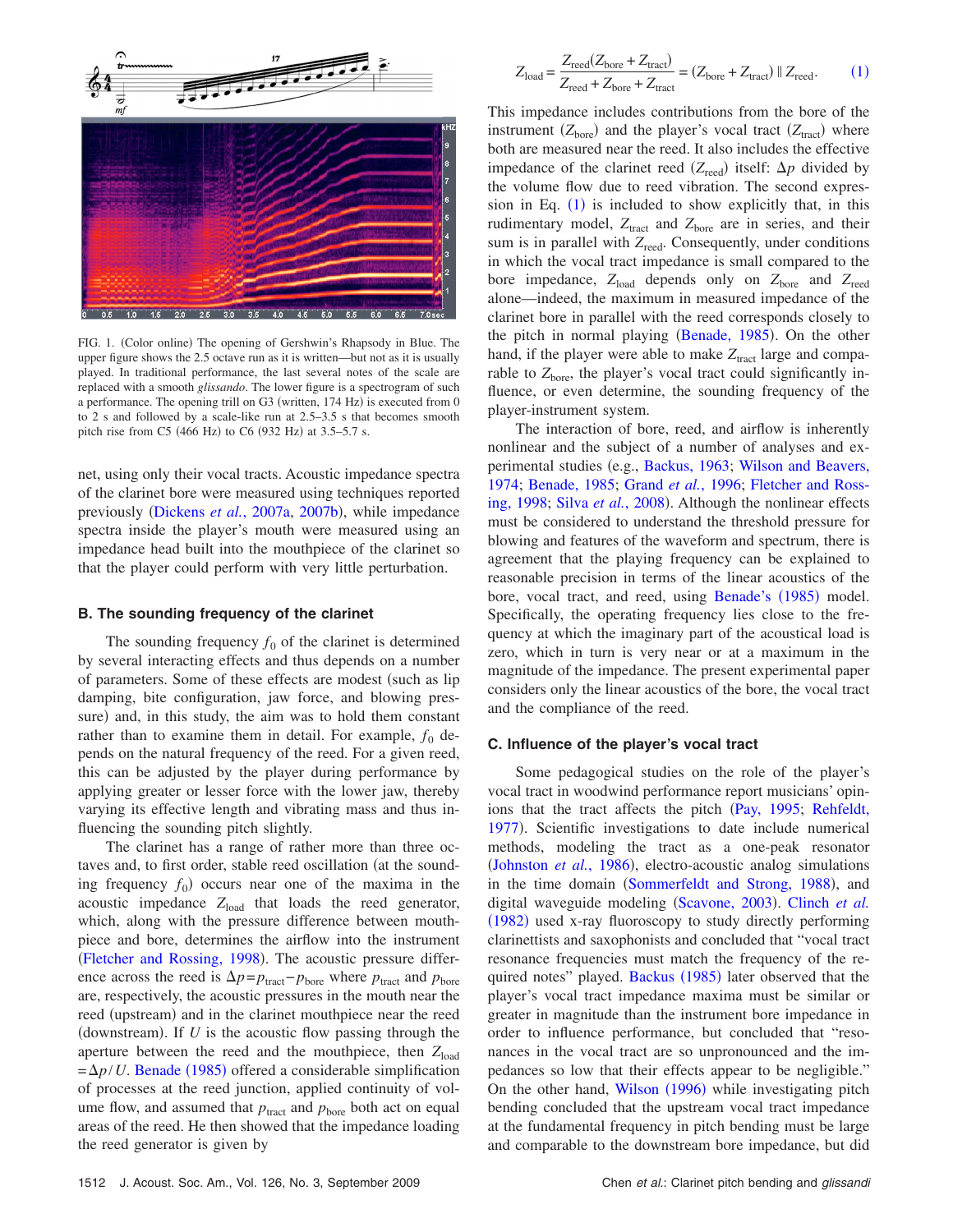not report details on the vocal tract resonance frequency or the magnitude of its impedance. [Watkins](#page-9-17) (2002) summarized several empirical studies of the use of the vocal tract and its reported or measured geometry in saxophone performance.

The environment in the clarinettist's mouth when playing poses challenges for direct measurements of vocal tract properties during performance. The vibrating reed generates high sound pressure levels in the mouth: [Backus](#page-9-18) (1961) and [Boutillon and Gibiat](#page-9-19) (1996) reported sound levels of 166 dB and exceeding 170 dB inside the mouthpiece of a clarinet and saxophone, respectively, when artificially blown. The static pressure and humidity in the mouth complicate measurements. To avoid these difficulties, some previous mea-surements of the musician's vocal tract ([Wilson, 1996](#page-9-16)) were made under conditions that were somewhat different from normal performance. [Fritz and Wolfe](#page-9-20) (2005) made acoustic impedance measurements inside the mouth by having the musician mime with the instrument for various musical gestures, including pitch bending. The peaks in impedance measured in the mouth were as high as a few tens of MPa s  $m^{-3}$ and so comparable with those of the clarinet bore, but no simple relation between the frequencies of the peak and the note played was reported.

More recently, [Scavone](#page-9-21) et al. (2008) developed a method to provide a real-time measurement of vocal tract influence on saxophones while the player performs a variety of musical effects. This method, developed from [Wilson's](#page-9-16) ([1996](#page-9-16)) indirect technique, uses microphones in the mouthpiece, one on the tract side and one on the bore side. It uses the played note and its harmonics as the measurement signal, and so measures impedance ratios of the upstream vocal tract to downstream saxophone bore at harmonics of the sounding reed. This has the advantage of simplicity, a strong signal, and is fast enough to provide real-time feedback to players. However, it does not measure vocal tract resonance frequency or the magnitude of impedance at the tract resonance. Using this method, they found that during pitch bending on the alto saxophone, the pressure component at the playing frequency was larger in the player's mouth than in the bore, from which it may be surmised that a strong vocal tract resonance influences behavior of the reed.

At the same time, the authors (Chen *et al.*[, 2008](#page-9-22)) reported direct impedance spectra measurements made inside the mouth during performance and described how expert tenor saxophonists can produce maxima in  $Z<sub>tract</sub>$  and tune them to produce notes in the very high *(altissimo)* range of that instrument. Several amateur saxophonists, on the other hand, were found not to exhibit tuning, and consequently were unable to play in the altissimo range. The saxophone has a single reed mouthpiece, somewhat similar to that of a clarinet. A major difference, however, is that the saxophone's bore is nearly conical, while that of the clarinet is largely cylindrical. This difference has the result that, for high notes, the maxima in  $Z<sub>bore</sub>$  on the saxophone (Chen *et al.*[, 2009](#page-9-23)) are rather smaller than those in the clarinet ([Backus, 1974;](#page-9-24) [Dick](#page-9-4)ens *et al.*[, 2007b](#page-9-4)), so saxophone players can achieve the condition  $Z_{\text{tract}} \approx Z_{\text{bore}}$  discussed above with weaker resonances of the vocal tract.

<span id="page-2-0"></span>

FIG. 2. Schematic of the 3M2C technique used to measure the acoustic impedance of the clarinet bore. The loudspeaker provides a stimulus synthesized as the sum of 2900 sine waves, while three microphones at known spacings record the response from the clarinet being measured. Not to scale.

#### **II. MATERIALS AND METHODS**

#### **A. Measurements of bore impedance**

Measurements of the acoustic impedance of the clarinet bore for the fingering positions employed in pitch bending were made on a B-flat soprano clarinet, the most common member of the clarinet family (Yamaha model CX). Z<sub>bore</sub> was measured using the three-microphone-two-calibration (3M2C) method with two non-resonant loads for calibration ([Dickens](#page-9-3) *et al.*, 2007a): one was an open circuit (nearly infinite impedance) and the other an acoustically infinite waveguide (purely resistive impedance). This method allows the measurement plane to be located near the reed tip "looking into" the clarinet bore (Fig. [2](#page-2-0)) without the involvement of a player. Clarinet bore impedances were then measured for standard fingering positions, as well as for some with partial uncovering of the tone holes. The excitation signal for these measurements was synthesized as the sum of sine waves from 100 to 4000 Hz with a spacing of 1.35 Hz. The measurements of standard fingerings gave results similar to those reported previously ([Dickens](#page-9-4) et al., 2007b). A professional clarinettist was engaged for measurements involving partial uncovering of tone holes. Fingering gestures that would be typical when executing the *glissando* in Rhapsody in Blue were used, involving the gradual and consecutive sliding of one's fingertips off the keys in order to uncover smoothly the open finger holes of the clarinet, starting from the lowest. Acoustic impedance spectra of the clarinet bore were measured at varying stages of the finger slide while the clarinettist temporarily halted the slide for several seconds.

#### **B. Measurements of effective reed compliance**

Representative values for the effective compliance of the clarinet reed during playing were measured using [Benade's](#page-9-25) ([1976](#page-9-25)) technique: measuring the sounding frequency produced by a clarinet mouthpiece (with reed) that is attached to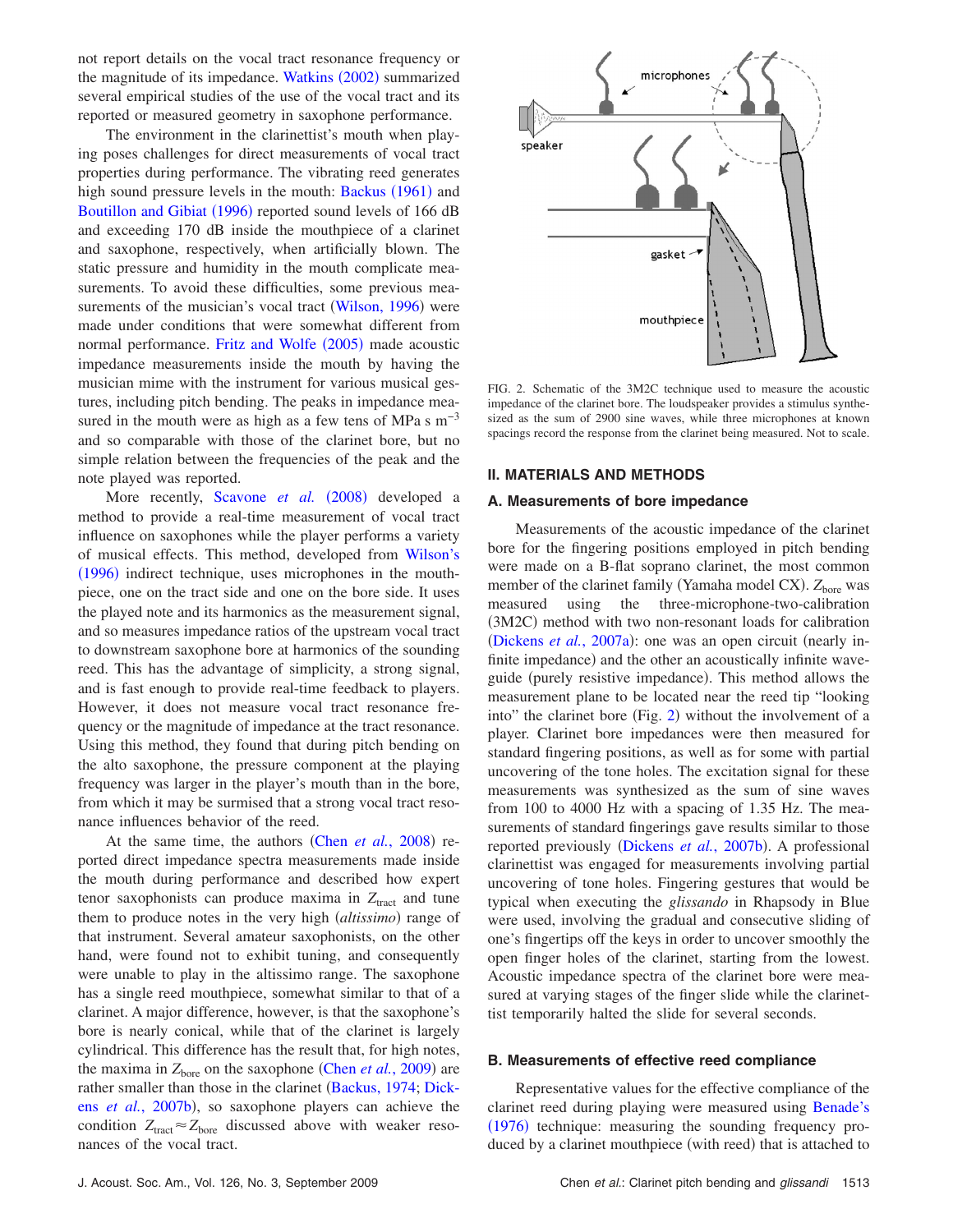<span id="page-3-0"></span>

FIG. 3. Photograph of the modified mouthpiece used to measure the acoustic impedance of the player's vocal tract during performance. Tube A is attached to the microphone whereas tube B is attached to the calibrated source of acoustic current. The circular inset to the left shows a magnified view of the mouthpiece tip. The circular end of tube A and the rectangular cross section of tube B are visible just above the reed.

various lengths of pipe and played *mezzoforte* in a "normal" style, i.e., without using the vocal tract to adjust the pitch. Comparing the lengths of pipe for each tone with the calculated lengths of simple tubes (closed at one end) having a natural frequency matching the played one, the equivalent compliance and volume of the mouthpiece under playing conditions for a wide range of frequencies can be calculated by reducing the mouthpiece volume (having the tubes as deep as possible), then treating the calculated compliance as the sum of the compliance of the remaining mouthpiece vol-ume and the compliance of the reed. Here, [Benade's](#page-9-25) (1976) technique relies on the assumption that the impedance of the air in the gap between reed and mouthpiece does not contribute to the end effect. The magnitude of the ac component of the flow resistance is discussed in Sec. III B.

Three Légère synthetic reeds of varying hardness  $(1\frac{3}{4},$  $2\frac{1}{2}$ , and 3) were used in combination with cylindrical metal pipes with internal diameter of 14.2 mm and external diameter of 15.9 mm, and lengths of 99, 202, 299, and 398 mm. The reed compliance thus calculated was consistent for all pipe lengths listed. A reed of hardness 3 played with a tight embouchure, typical for normal playing, yielded an average equivalent volume of 1.1 ml, which equals the value given by [Nederveen](#page-9-26) (1998). This value, treated as a pure compliance, is used for Z<sub>reed</sub> in calculations here, i.e., reed losses are neglected. The effect of different reeds and of the lip force applied to them was not studied in detail here. However, it is worth nothing that a reed of hardness 3 played with a relaxed embouchure yielded an equivalent volume of 1.7 ml, and that the softest reed (hardness  $1\frac{3}{4}$ ) played with a relaxed embouchure gave 2.7 ml. Clarinettists are well aware that one can play flat with a relaxed embouchure, and especially with a soft reed.)

## **C. Measurements of vocal tract impedance**

The acoustic impedance of the player's vocal tract was measured directly during performance using an adaptation of a technique reported previously [Tarnopolsky](#page-9-27) *et al.*, 2006; Chen *et al.*[, 2008](#page-9-22)) and based on the capillary method [meth-ods reviewed by [Benade and Ibisi](#page-9-28) (1987) and [Dickens](#page-9-3) *et al.* ([2007a](#page-9-3))]. An acoustic current is injected into the mouth via a narrow tube incorporated into a standard clarinet mouthpiece (Yamaha 4C)—see Fig. [3.](#page-3-0) The internal cross section of this narrow tube is approximately rectangular with an area of

2 mm2 , giving a characteristic source impedance around 200 MPa s m<sup>-3</sup>. The sound pressure inside the mouth is measured via an adjacent tube embedded into the mouthpiece. This cylindrical tube (internal diameter of 1.2 mm) is connected to a microphone (Brüel & Kjær 4944A) located just outside the mouthpiece to form a probe microphone. The system thus measures the impedance looking into the vocal tract from a location inside the mouth just past the vibrating reed. It is calibrated by connecting the modified mouthpiece to the quasi-infinite tube used as a standard ([Smith](#page-9-29) *et al.*, [1997](#page-9-29)), which has an internal diameter of 26.2 mm (comparable in size with the vocal tract) and length 197 m. To minimize the perturbations to the players, they used their own clarinet and a reed of their choice with the experimental mouthpiece. They reported only moderate perturbation to their playing—presumably because the mouthpiece geometry remains almost unchanged, except for an increase in thickness of about 1.5 mm at the bite point. (Indeed, some players routinely add a pad of up to 0.8 mm thickness at this point.)

The acoustic impedance spectrum for each particular vocal tract configuration was measured by injecting a calibrated acoustic current (synthesized as the sum of 336 sine waves from 200 to 2000 Hz with a spacing of 5.38 Hz) during playing. Each configuration was measured for 3.3 s to improve the signal-to-noise ratio. Because measurements are made during playing, the signal measured by the microphone will necessarily include the pressure spectrum of the reed sounding in the mouth. This produces clearly recognizable harmonics of the note played in the raw impedance spectrum with amplitudes much higher than those of the vocal tract itself, and allows the sounding frequency  $f_0$  to be determined. To determine the  $Z(f)$  measured in the mouth, these broadly spaced, narrow peaks are removed and replaced with interpolation. There are also high levels of broad band noise produced in the mouth. For this reason, the spectrum is then smoothed using a third order Savitsky–Golay filter typically over 11 points  $(\pm 30 \text{ Hz})$  for magnitude values and 15 points  $(\pm 40 \text{ Hz})$  for phase values. An example is shown in Fig. [4.](#page-4-0)

#### **D. Players and protocols**

Five expert clarinettists (four professional players and 1 advanced student) were engaged for the measurements on the players' vocal tract. They used the modified mouthpiece on their own clarinet and performed the following tasks.

- $(i)$  They played the opening bar of George Gershwin's Rhapsody in Blue (Fig.  $1$ ), first normally, then later pausing for a few seconds at various points in the *glissando* while their vocal tract impedance was measured.
- $(ii)$  They were asked to play chromatic notes in the range G4 (349 Hz) to G6 (1397 Hz) using standard fingerings and their normal embouchure and tract configuration, and to hold each note while the impedance in their mouth was measured.
- $(iii)$  They used standard fingerings for chromatic notes in the range G4  $(349 \text{ Hz})$  to G6  $(1397 \text{ Hz})$  and were asked to bend each sounding pitch progressively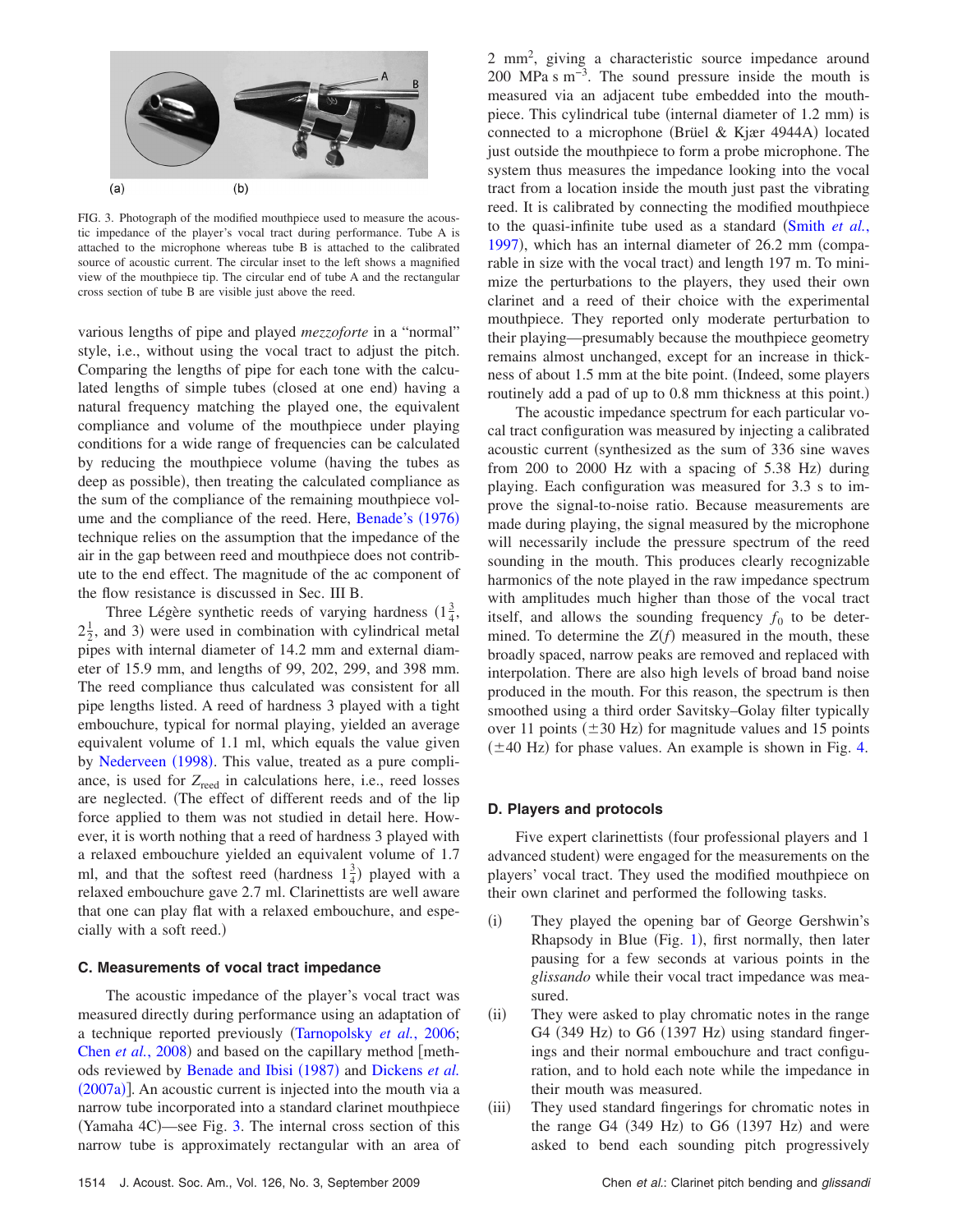<span id="page-4-0"></span>

FIG. 4. The magnitude of the acoustic impedance spectrum measured in the mouth for a normal vocal tract configuration (and embouchure) playing the written pitch C6 (932 Hz) with standard fingering. Because measurements (thin line) are made during playing, harmonics of the note sounded appear added to the impedance spectrum—at 935 and 1870 Hz in this case. These are removed and replaced with interpolation, and the data then smoothed (thick line) to produce the vocal tract impedance spectra used in this paper. Here, the measured resonance is at  $1225 \pm 25$  Hz.

down from its standard pitch and to hold it steady while the impedance in their mouth was measured.

## **III. RESULTS AND DISCUSSION**

## **A. Effects of partial tone hole closure on the clarinet bore impedance**

Acoustic impedance measurements of the clarinet bore (Z<sub>bore</sub>) for standard fingerings show the expected, wellspaced maxima indicating the bore resonances near which the clarinet reed operates in normal playing (Fig. [5](#page-4-1)). This same figure also shows measurements using a fingering with one tone hole partly uncovered, to different extents, by a finger slide. These fingerings with different extents of hole

<span id="page-4-1"></span>

FIG. 5. The measured acoustic impedance at the mouthpiece of the clarinet (Z<sub>bore</sub>) for different fingerings. The second maxima only shown here. Solid lines indicate the standard fingerings for the written pitches D5 (523 Hz), E5 (587 Hz), F5 (622 Hz), and G5 (698 Hz), and show maxima spaced at discrete frequencies corresponding to those notes. Dashed lines indicate a sequence of fingerings that use partial covering of the hole that is opened to change from F5 to G5.

<span id="page-4-2"></span>

FIG. 6. Measured input impedance of the clarinet,  $Z<sub>hore</sub>$ , shown here with the reed compliance in parallel,  $Z_{\text{bore}} || Z_{\text{reed}}$  (pale line), and the impedance measured in the mouth,  $Z_{\text{mouth}}$  (dark line). The impedance of the reed,  $Z_{\text{reed}}$ (dotted line), was calculated from the measured reed compliance. Z<sub>load</sub>  $=(Z_{\text{mouth}}+Z_{\text{bore}})|Z_{\text{reed}}$  is plotted as a dashed line. In both cases the fingering is for the note written A5 (784 Hz). Arrows indicate the frequency  $f_0$  of the sounded note. The top graph shows the impedance magnitude for the note played normally. The middle graph shows that for the same fingering, as played in the *glissando* exercise. At this stage of the *glissando*, the sounding frequency is 76 Hz (190 cents, almost a whole tone) below that of the normal fingering. The bottom graph shows the phases of the impedances whose magnitudes are shown in the middle graph.

uncovering show impedance maxima at frequencies intermediate between those used for notes on the diatonic scale. The peaks, however, are lower than those for standard fingerings, particularly when the hole is nearly closed: The difference can be as large as tens of percent (Fig.  $5$ ). Thus the finger slide allows sounding pitch to increase smoothly by gradually raising the bore resonance, instead of moving in discrete steps as in a normal musical scale. Over part of the clarinet's range, this technique alone, with no vocal tract or embouchure adjustments, could contribute to the smoothly varying sounding pitch. However, musicians report that this is only one of the effects used to produce a *glissando*.

### **B. Vocal tract resonance and** *glissandi*

Figure [6](#page-4-2) shows the measured impedance of the clarinet bore (shown here with  $Z_{\text{read}}$  in parallel), and that of a typical result for the impedance measured in the mouth (Z<sub>mouth</sub>) during normal playing (top). For comparison, it also shows a typical measurement of the acoustic impedance in the mouth of a player performing a *glissando* (middle and bottom). This measured impedance in each case is simply added in series with the clarinet bore impedance, and then the effective reed impedance added in parallel to obtain an estimate of the effective acoustic impedance of the tract-reed-bore system according to the simple model represented by Eq.  $(1)$  $(1)$  $(1)$ . In both cases, the player's fingers were fixed at the fingering used for A5.

In some cases, the impedance measured in the mouth  $Z_{\text{mouth}}$  is expected to be a good approximation to that of the vocal tract  $Z<sub>tract</sub>$ . It is complicated, however, by the presence in the mouth of the reed and the acoustic component of vol-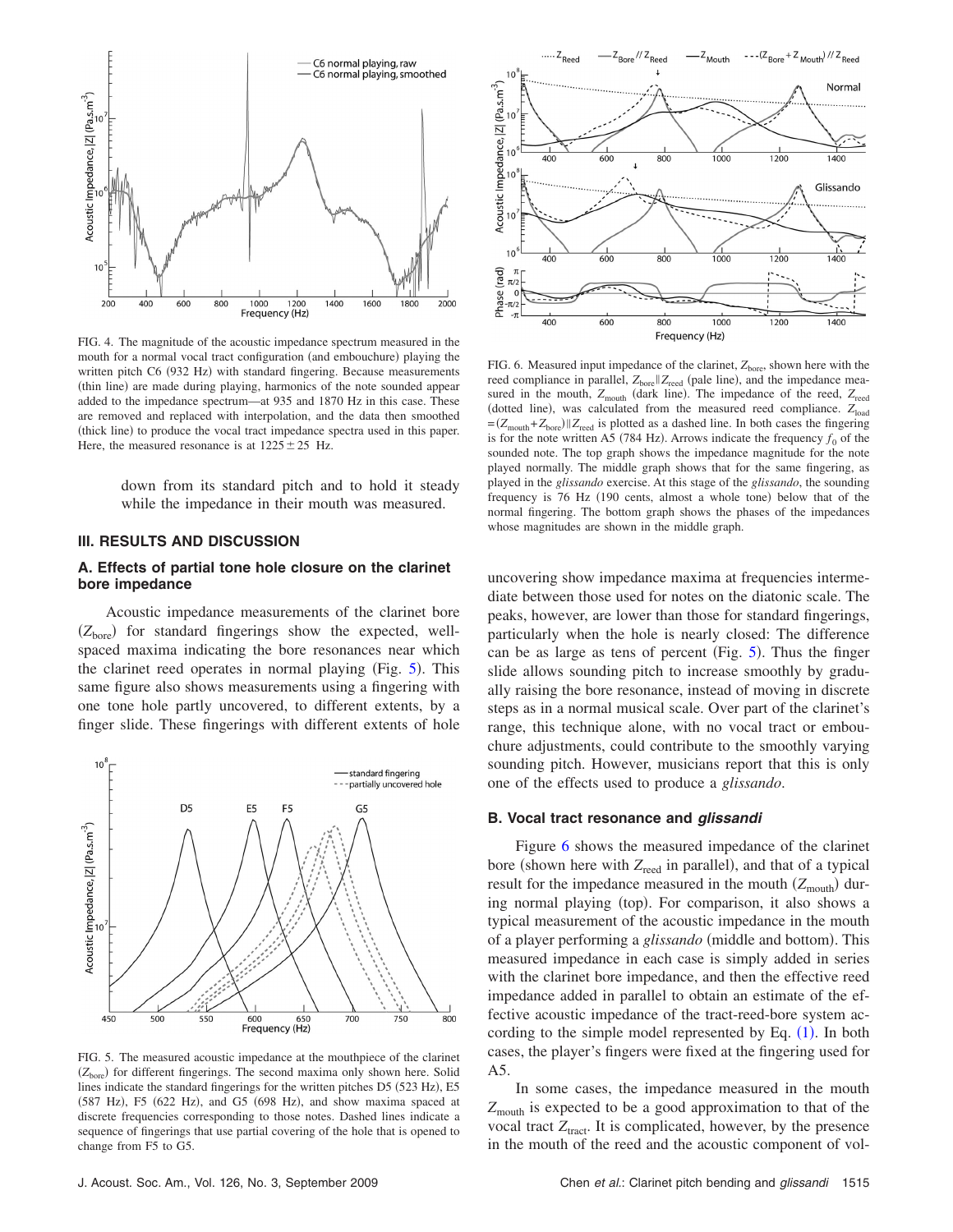ume flow past the reed. In the simple [Benade](#page-9-25) (1985) model, the measured impedance would be  $Z<sub>tract</sub>$  in parallel with  $(Z<sub>bore</sub>+Z<sub>c</sub>)$ , where  $Z<sub>c</sub>$  is the combined impedance of the reed and the intermittent air gap beside it. The impedance of the reed, assumed largely compliant, is discussed above, and has a magnitude of a few tens of MPa s m−3 in the range of interest. The impedance through the intermittent gap includes both the inertance of the air in the gap and the flow resistance across it. For a typical blowing pressure of a few kilopascal and a cross section of about 10  $mm<sup>2</sup>$ , and considering only the Bernoulli losses, this is also some tens of MPa s  $m^{-3}$ . Despite their geometry, the two components are not simply in parallel, because when the reed's motion produces a volume flow into the bore, it also tends to reduce the aperture, and conversely.

Because  $Z_{\text{mouth}}$  is the parallel combination of  $Z_{\text{tract}}$  and  $(Z_c + Z_{\text{bore}})$ , it may sometimes be an underestimate of  $Z_{\text{tract}}$ , especially when  $Z<sub>tract</sub>$  is large. An estimate of the lower bound for  $Z_c$  can be gained from the magnitude of  $Z_{\text{mouth}}$ measured when  $Z_{\text{bore}}$  is small. In Fig. [6,](#page-4-2) for example,  $Z_{\text{mouth}}$ is 17 MPa s m<sup>-3</sup> at 942 Hz, when  $Z_{\text{bore}}$  is a minimum at 0.4 MPa s m−3, over 40 times smaller. In the cases of pitch bending,  $Z_{\text{mouth}}$  is measured as high as 60 MPa s m<sup>-3</sup> at frequencies when *Z*<sub>bore</sub> is a few MPa s m<sup>−3</sup>. Hence *Z*<sub>mouth</sub> is likely to be a significant underestimate of  $Z<sub>tract</sub>$  only when the latter is several tens of MPa s m<sup>-3</sup>. For this reason, Z<sub>mouth</sub> is simply shown in Fig.  $6$  as an estimate of  $Z<sub>tract</sub>$  and is used in estimating [Benade's](#page-9-25) (1985) effective impedance *Z*<sub>load</sub>  $\approx$   $(Z_{\text{mouth}} + Z_{\text{bore}})$   $||Z_{\text{reed}}.$ 

In normal playing (top graph in Fig.  $6$ ), the magnitudes of the peak in  $Z_{\text{mouth}}$  (20 MPa s m<sup>-3</sup> in this example) is about half that of the peaks of  $Z_{\text{bore}}$  (41 MPa s m<sup>-3</sup> here), smaller than the effective impedance of the reed  $(\sim 25$  MPa s m<sup>-3</sup> at these frequencies), and also smaller than those of the peak in  $Z_{\text{bore}} || Z_{\text{reed}}$  (44 MPa s m<sup>-3</sup> here).<sup>1</sup> Con-sequently, according to the simple [Benade](#page-9-25) (1985) model expressed in Eq.  $(1)$  $(1)$  $(1)$ , the combined acoustic impedance for normal playing yields a resulting maximum determined largely by the maximum in  $Z<sub>bore</sub>$ : The reed vibrates at a frequency (781 Hz) matching the strongest peak in  $Z_{\text{bore}} || Z_{\text{reed}}$  (which is close to the peak in  $Z_{\text{bore}}$ ).

In the *glissando* exercise, however, the maximum impedance measured in the mouth is consistently comparable in magnitude with that of the maximum of the bore impedance and the effective impedance of the reed. The middle graph in Fig. [6](#page-4-2) shows that, because here the peak in  $Z_{\text{mouth}}$  is no longer small compared with  $Z_{\text{bore}}$ , the peak in  $(Z_{\text{mouth}})$  $+Z_{\text{bore}}$  *Z*<sub>reed</sub> is no longer determined solely by a peak in  $Z_{\text{bore}}$ . In this example, the  $Z_{\text{mouth}}$  maximum (32 MPa s m<sup>-3</sup>) centered at 705 Hz is more comparable in magnitude with the corresponding  $Z_{\text{bore}} || Z_{\text{reed}}$  maximum (44 MPa s m<sup>-3</sup>). Here, the sounding frequency during the *glissando* (indicated by an arrow) is about 76 Hz (190 cents or about one whole tone) lower than that produced for normal playing, while the peak in  $(Z_{\text{mouth}} + Z_{\text{bore}})$   $||Z_{\text{reed}}|$  is calculated to fall at 662 Hz, 119 Hz lower than the peak in  $Z_{\text{bore}} || Z_{\text{reed}}$  (781 Hz). In most of the *glissando* examples studied, sounding frequency  $f_0$  did not coincide with the peak in  $Z_{\text{bore}} || Z_{\text{reed}}$  but instead occurred closer to the peak in  $(Z_{\text{mouth}} + Z_{\text{bore}}) || Z_{\text{reed}}$ . However,  $f_0$  was

usually about  $10-40$  Hz above the peak in  $(Z_{\text{mouth}})$ +  $Z<sub>bare</sub>$ ) || $Z<sub>reed</sub>$ . This difference might be due to the simplicity of the model used to derive Eq.  $(1)$  $(1)$  $(1)$ . Also, a smaller value of Z<sub>reed</sub> would give rise to a higher frequency for the peak in  $(Z_{\text{mouth}} + Z_{\text{bore}})$   $||Z_{\text{reed}}$ , so the difference might also be explained if the compliance of the reed in this situation were higher than in normal playing condition from which it was estimated. The compliance of the reed could, in principle, be reduced by biting harder on the reed. However, players report no changes in the lip force during this exercise. Unfortunately, it would be difficult to determine independently the value of the reed compliance for the pitch bending play-ing condition, because [Benade's](#page-9-25) (1976) technique assumes a non-negligible vocal tract impedance.)

As explained above, the clarinet's resonance dominates in normal playing and the player's tract has only a minor effect, as shown in the top part of Fig. [6.](#page-4-2) However, the region of the *glissando* in Rhapsody in Blue from C5 to C6, written—i.e., 466-932 Hz) lies in the clarinet's second register, a range where the clarinet resonances have somewhat weaker impedance peaks than those in the lower register. In this range, experienced players can produce a resonance in the vocal tract whose measured impedance peak is comparable with or sometimes even larger in magnitude than those of the clarinet. Consequently, by tuning a strong resonance of the vocal tract and skillfully adjusting the fingering simultaneously, expert clarinettists can perform a *glissando* and smoothly control the sounding pitch continuously over a large pitch range. In performing this *glissando*, the sounding pitch here need only deviate from that of the fingered note by a semitone or so. However, greater deviations are possible. To study this, a simple pitch bending exercise was used.

## **C. Vocal tract resonance in normal playing and pitch bending**

Figure [7](#page-6-0) shows the resonance frequency measured in the mouth for the five test subjects as they played. It is plotted against the sounding pitch for both normal playing and pitch bending in the range between G4 (349 Hz) and G6 (1397 Hz). This plot shows the extent of vocal tract tuning: If the players tuned a resonance of the vocal tract to the note played, then the data would lie close to the tuning line  $y=x$ , which is shown as a gray line. If players maintained a constant vocal tract configuration with a weak resonance and the sounding pitch were determined solely by  $(Z_{\text{bore}} || Z_{\text{reed}})$ , the data would form a horizontal line. The magnitude of the impedance peak is indicated on this graph by the size of the symbol used, binned in half decades as indicated by the legend.

Above about 600 Hz (written E5), the data for pitch bending (black circles) show clear tuning: The sounding frequency  $f_0$  is always close to that of an impedance peak measured in the player's mouth. Below this frequency, the examples where the peaks in  $Z_{\text{mouth}}$  are large (indicated by large circles) also follow the tuning line. In the range below 600 Hz, examples of (intended) pitch bending with relatively small peaks (small black circles) sometimes deviate from the tuning line: In these cases, the player has not succeeded in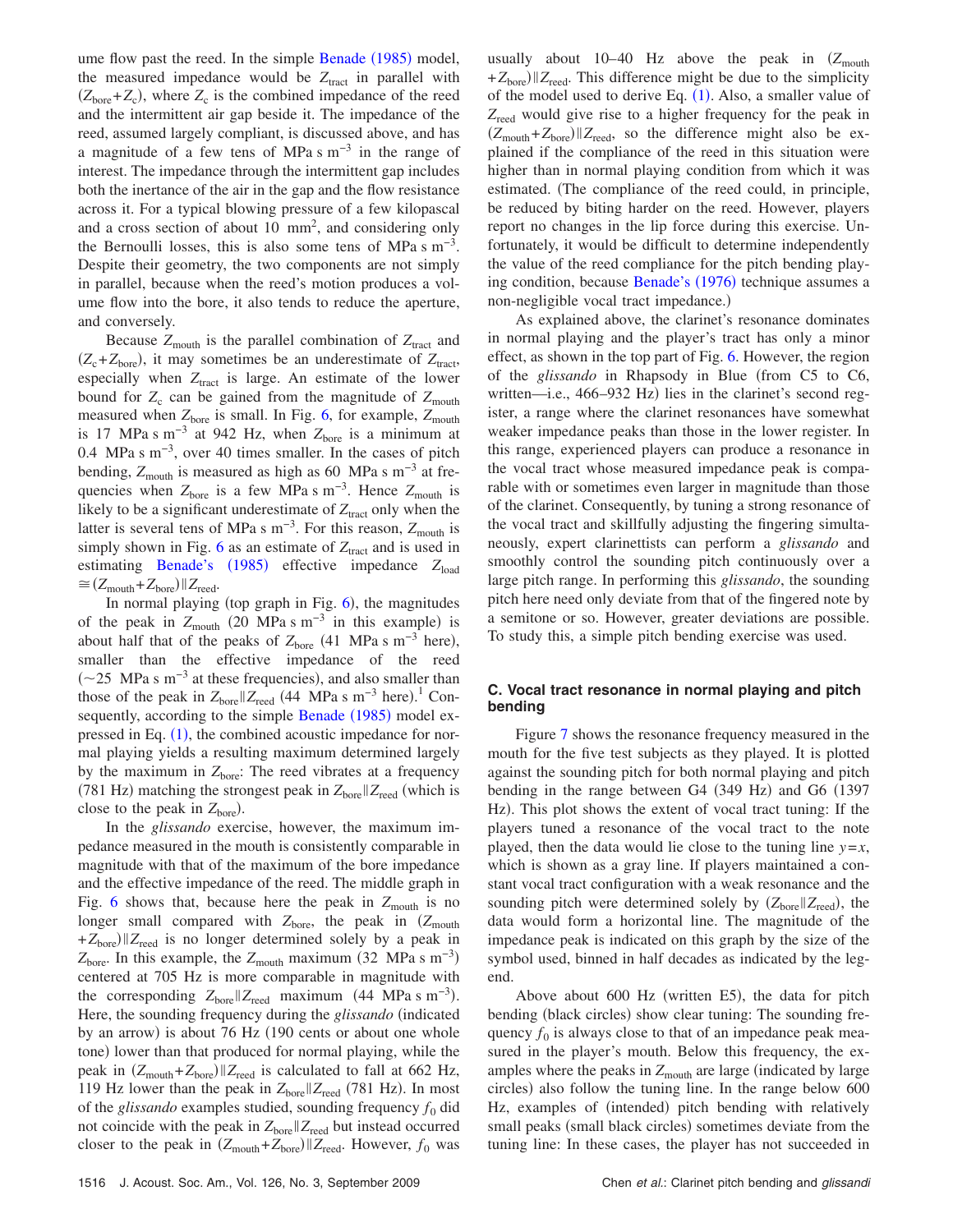<span id="page-6-0"></span>

FIG. 7. Measured vocal tract resonance frequency plotted against clarinet sounding frequency. Data from the five players include both normal playing (pale circles) and pitch bending together with the *glissando* exercise (dark circles) in the range between written G4 (349 Hz) and G6 (1397 Hz). The size of each circle represents the magnitude of the acoustic impedance for that measurement, binned in half decade bands. For comparison two circles at bottom right show typical magnitudes of  $Z<sub>bore</sub>$  for fingerings in the first and second registers of the clarinet. The gray line indicates the hypothetical relationship (frequency of vocal tract resonance)=(frequency of note played).

having the instrument play at the frequency determined by a resonance in the mouth. The legend shows, for comparison, the magnitude of the peaks in  $Z<sub>bore</sub>$  for fingerings in the first and second registers of the clarinet. [For the purposes of this discussion, the second register can be defined to be the notes played using the second peak in impedance. Loosely speaking, these are the notes that use the second mode of the bore. Thus the second register goes from written B4 (440 Hz) to C6 (932 Hz).] Comparison with the size of the peaks in the bore and the tract impedance gives one reason why pitch bending is easier in the second register and higher, where peaks in  $Z_{\text{bore}}$  are smaller.

The range of frequencies over which the vocal tract is used for pitch bending in the second register of the clarinet (well within the normal range of the instrument) is compa-rable with the range for which [Scavone](#page-9-21) et al. (2008) reported vocal tract effects for the alto saxophone (520-1500 Hz). This range is also comparable with that reported for vocal tract tuning in a study on tenor saxophones: To play in the very high (altissimo) range, saxophonists tune their vocal tract resonance (Chen *et al.*[, 2008](#page-9-22)), but they do not do so in the normal range. However, the tenor saxophone is a tenor instrument and its *altissimo* range (above written F#6, sounding E5, 659 Hz) corresponds approximately to the upper second and third registers on the clarinet and to the range over which tract tuning is shown in Fig. [7.](#page-6-0)

The results for normal playing (gray symbols in Fig. [7](#page-6-0)) are more complicated. First playing at low frequencies (which were not the principal object of this study) is discussed. At frequencies below about 600 Hz, the results are approximately as expected for a configuration of the tract, which did not vary with pitch. Above about 600 Hz, however, and in normal playing, the resonance measured in the player's mouth occurs at frequencies about 150 Hz higher

(on average) than the sounding pitch. The magnitudes of these vocal tract resonances formed during normal playing are modest  $(|Z_{\text{mouth}}|$  about 9 MPa s m<sup>-3</sup> on average) when compared with those of the operating clarinet impedance peak  $({\sim}40-90$  MPa s m<sup>-3</sup>), so they contribute little to the series combination and thus are expected to have only a small effect on the sounding frequency of the reed; here the clarinet bore resonance dominates as expected [Nederveen,](#page-9-26) [1998;](#page-9-26) [Dickens](#page-9-4) et al., 2007b). Nevertheless, even though the players are not tuning their vocal tract to the note produced, they are adjusting it as a function of the note produced. Why might this be?

First it is noted that, in normal playing, a strong resonance of the vocal tract is not needed, to first order, to determine the sounding frequency  $f_0$ : Here the player can usually allow the clarinet bore resonance to determine, at least approximately, the appropriate sounding pitch. Indeed, calculations show that the magnitude and frequencies of these vocal tract impedance peaks change  $(Z_{\text{mouth}} + Z_{\text{bore}}) || Z_{\text{reed}}$  by only several hertz at most. While even a few hertz difference is important in accurate intonation, a raise in pitch over the whole range can be achieved by adjusting the mouthpiece on the barrel.) One possibility is that, in this range, experienced players learn, presumably implicitly, to keep their vocal tract resonance *away* from the sounding pitch to prevent it from interfering with the bore resonance during normal playing.

For  $f_0$  below about 450 Hz, the resonances of the bore are stronger and unintended bending is less of a danger. In this range, players may keep the tract resonance at a constant frequency (near 600 Hz for these players). For the range 450 Hz to at least 1400 Hz, they raise the frequency of their tract resonance to keep it substantially above that of the bore. As will be discussed below, it is easier to bend a note down than up on the clarinet. Perhaps having a tract resonance "nearby" (100-200 Hz away) makes for a good performance strategy: Tuning assistance from the vocal tract can be quickly and easily engaged by adjusting the resonance frequency and strength appropriately, should the need arise. And perhaps having a resonance slightly below the played note is just too dangerous, because of the potential effects on the pitch, which will be discussed later. This strategy of keeping the tract resonance at a frequency somewhat above that of the bore resonance for normal playing may explain the results of [Clinch](#page-9-14) et al. (1982), who observed a gradual variation of vocal tract shape with increasing pitch over the range of notes studied. These researchers used x-ray fluoroscopy to study the vocal tract during playing and concluded that players were tuning the tract resonance to match the note played. However, as this technique can only give qualitative information about the tract resonance, it is possible that the subject of their study was also keeping the tract resonance frequency somewhat above that of the note played.

In contrast to the results for normal playing, the measurements made during pitch bending show tight tuning of the sounding pitch to the vocal tract resonance, the difference in frequency being typically less than 30 Hz. Here, a strong resonance measured in the mouth (average  $|Z_{\text{mouth}}|$  $\sim$  20 MPa s m<sup>-3</sup>) is generated by the player and competes with the clarinet bore resonance. This changes  $(Z_{\text{mouth}})$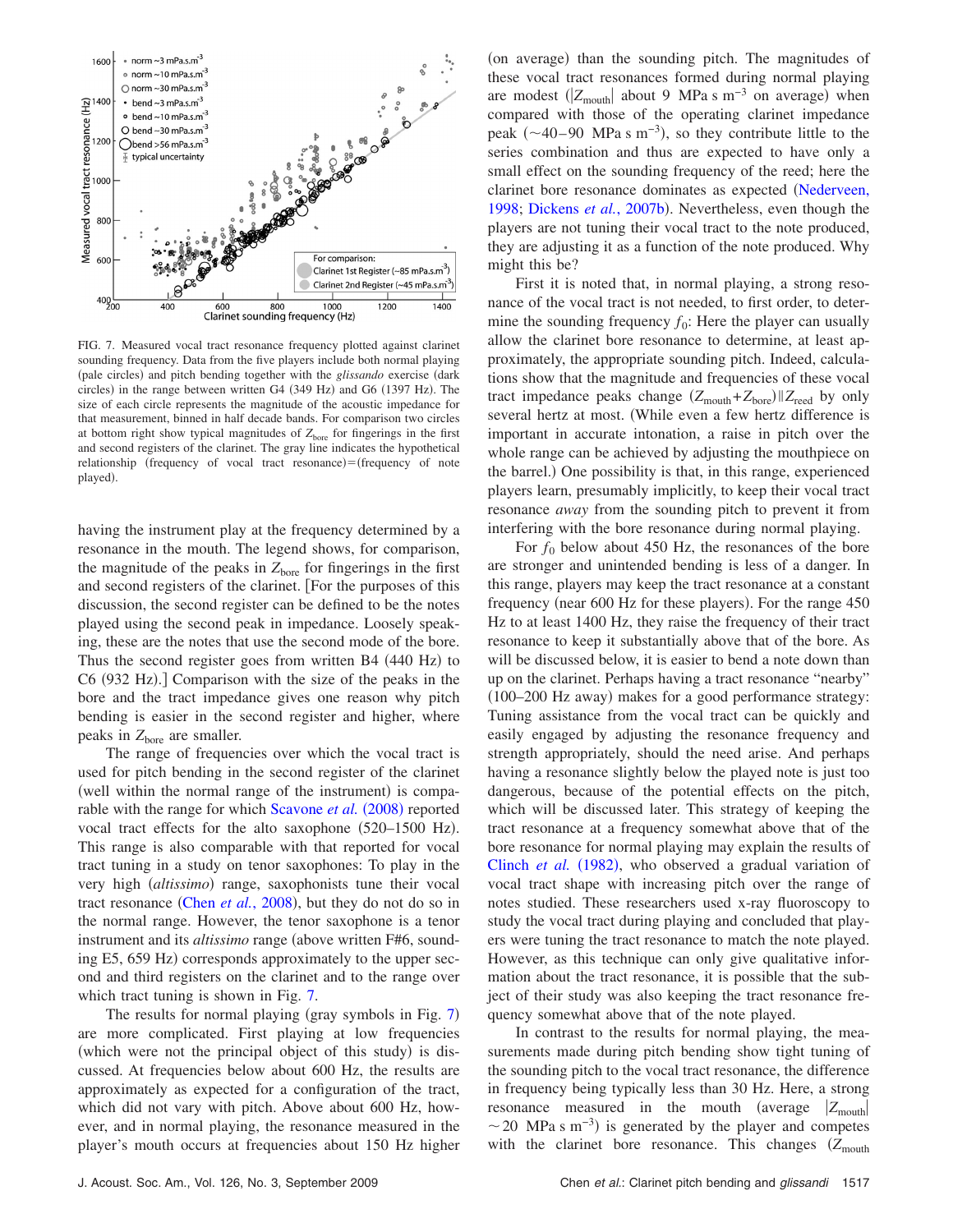<span id="page-7-0"></span>

FIG. 8. The magnitudes of the maxima in acoustic impedance of  $Z_{\text{bore}} || Z_{\text{read}}$ , the clarinet bore in parallel with the reed (dark dots) and of that measured in the player's mouth,  $Z_{\text{mouth}}$ , are plotted as a function of the difference between the frequency of the relevant maximum and that of the pitch played: In other words as a function of the deviation of resonance frequency from the sounding pitch. Crosses indicate pitch bending together with the *glissando* exercise; open circles indicate normal playing.

 $+Z_{\text{bore}}$   $||Z_{\text{reed}}$  and, as predicted by the simple model, the resonance frequency of the player's vocal tract begins to influence the sounding frequency of the reed (normally determined by the bore resonance). This can be observed for sounding notes above 600 Hz, in agreement with [Rehfeldt](#page-9-1) ([1977](#page-9-1)) who suggested that the lower limit to large pitch bending on the clarinet lies about D5 (587 Hz). This would also explain why the *glissando* is usually only played over the last several notes of the scale in Rhapsody in Blue.

Below written E5 ( $\sim$  600 Hz), there is less strict tuning of vocal tract resonance. This might be because it is difficult to produce a vocal tract resonance with a sufficiently large impedance peak at frequencies below this range. [Scavone](#page-9-21) [et al.](#page-9-21) (2008) placed the lower limit for adjusting the relevant vocal tract influence at about 520 Hz. Further, clarinet bore resonances in this lower playing range are rather stronger. However, although the extent of pitch bending using the vocal tract resonance is limited in this range, other strategies are used, including partial uncovering of tone holes and techniques that are not studied here, such as changing the bite force on the reed and adjusting lip damping.

Figure [8](#page-7-0) plots the same data used for Fig. [7](#page-6-0) to show the magnitude of  $Z_{\text{mouth}}$  and  $Z_{\text{bore}} || Z_{\text{reed}}$  explicitly. Here, these quantities are plotted as a function of the deviation of the impedance maximum from sounding frequency  $f_0$ . For Z<sub>bore</sub> | Z<sub>reed</sub> (black dots), two tight clusters of data are seen. One cluster is those of the bore resonances involved in producing notes in the clarinet's first register: These have magnitudes of about 90 MPa s  $m^{-3}$ , the other corresponds to the resonances that produce the clarinet's second register (about  $40-50$  MPa s m<sup>-3</sup>). These bore resonances are of course centered on the normal sounding pitch.

For the vocal tract resonances, two contrasting regimes are seen in Fig. [8:](#page-7-0) For vocal tract resonances with impedance peaks above about  $20-25$  MPa s m<sup>-3</sup>, the sounding frequency is tuned closely to the resonance frequency measured in the mouth, with typically less than 30 Hz deviation. Only measurements made during pitch bending fall into this region. For tract resonances with smaller magnitude, the sounding frequency is not necessarily tuned to the vocal tract resonance.

Normal playing (light circles) over this pitch range (G4-G6) shows a broad scattering of weak mouth resonances that deviate from the sounding frequency by typically 100–200 Hz. The asymmetry is striking: They are nearly always above the sounding frequency. These weak tract resonances  $(|Z_{\text{tract}}| \ll |Z_{\text{bore}}|)$  do not affect the correct sounding pitch. For pitch bending (crosses), however, a strong vocal tract resonance can influence the sounding frequency. When the peak in  $Z_{\text{mouth}}$  is large (for notes in the high range of  $Z$ : dark crosses), the tract resonance dominates and consequently there is little deviation from the sounding pitch. The pitch bending points in the right of the graph largely correspond to the lower range of the clarinet (below about 600 Hz—pale crosses) where bore resonances are very strong (dots, top left). It may be that it is difficult to produce a vocal tract resonance with a strong peak in this frequency range. Here, the tract resonances are weak and do not determine the sounding frequency directly.

### **D. Example: Pitch bending exercise on fingered C6**

To elucidate the relative influence of bore, tract, and reed on combined impedance and sounding frequency, players were further asked to finger a standard note (written C6, 932 Hz) and to bend its sounding pitch progressively down from the standard pitch while their vocal tract impedance was measured. Players were able to bend the normal pitch C6 (932 Hz) smoothly down by as much as a major third to G#5, a deviation of 400 cents or a third of an octave. This is similar to the average maximum downward pitch bend of 330 cents found by [Scavone](#page-9-21) et al. (2008) for the alto saxophone.

Figure [9](#page-8-0) shows calculations of the combined impedance  $(Z_{\text{mouth}} + Z_{\text{bore}})$  for bending a note down. A single measured clarinet impedance spectrum (for C6 fingering) is added in series to three different impedance spectra measured in a player's vocal tract for normal playing and two varying degrees of pitch bending, all using the same fingering. To increase pitch bending, the tract resonance moves to successively lower frequencies. It also has successively increased magnitude. The resulting decrease in frequency of the maximum in the series impedance correlates with successively lower sounding frequencies (indicated by the arrows).

#### **E. Why is it easier to bend pitch down rather than up?**

On the clarinet and saxophone, it is possible to bend pitches down, whereas on the clarinet "only slight upward alterations are possible" ([Rehfeldt, 1977](#page-9-1)) and similarly "significant upward frequency shifts… are not possible" on the alto saxophone ([Scavone](#page-9-21) et al., 2008). It can be shown here that, according to the simple model of [Benade](#page-9-6) (1985), this is simply because although  $X_{\text{read}}$  is always compliant,  $Z_{\text{bore}}$  can be either inertive or compliant.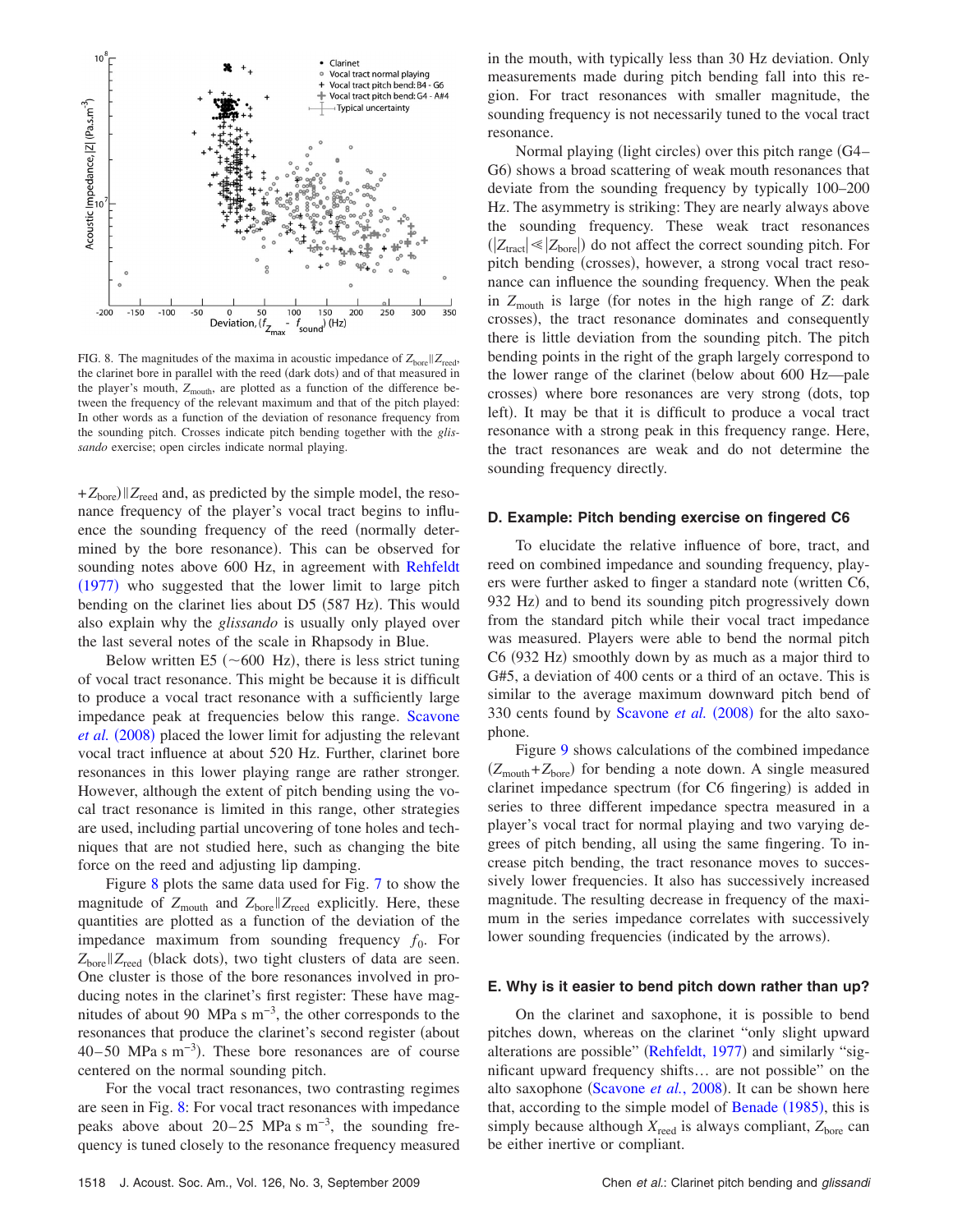<span id="page-8-0"></span>

FIG. 9. The clarinet bore impedance  $(Z<sub>bare</sub>)$  for the fingering C6 (gray line) is shown with the series impedance  $(Z_{\text{mouth}} + Z_{\text{bore}})$  for normal playing (solid line) and increasing degrees of pitch bending (dashed lines), all while maintaining the same fingering for C6 (932 Hz). Vertical arrows indicate the sounding pitch for the three cases: The right-hand arrow shows a normal sounding pitch at C6+8 cents (937 Hz), while the left-hand arrow denotes the lowest pitch sounding at  $G#5+7$  cents (743 Hz), a deviation of 400 cents or a major third.

[Nederveen](#page-9-26) (1998) and the experiments reported here give an effective clarinet reed compliance  $C$  (in a typical clarinet embouchure on a reed of hardness 3) as about 7  $\times 10^{-12}$  m<sup>3</sup> Pa<sup>-1</sup> (equivalent to an air volume of 1.1 ml). At a frequency of 1 kHz, this gives a reactance  $X_{\text{reed}}$  $(=-1/2\pi fC)$  of about −20 MPa s m<sup>-3</sup>. Its dependence on frequency is weak compared with that of the tract and bore impedances near resonances. For the purposes of this simple model, and as argued above, the sounding frequency  $f_0$  occurs near the maximum in  $Z_{load} = (Z_{\text{tract}} + Z_{\text{bore}}) || X_{\text{reed}}$ , where the reactance (i.e., the imaginary part) is zero, i.e., when

$$
X_{\text{tract}}(f) + X_{\text{bore}}(f) = -X_{\text{reed}}(f). \tag{2}
$$

<span id="page-8-1"></span>Because *X*reed is always negative and moderately large, the net sign of  $(X_{\text{tract}} + X_{\text{bore}})$  must always be positive (and equally large) for resonance to occur.

In normal playing,  $Z<sub>tract</sub>$  is generally small in comparison with the maxima in  $Z<sub>bore</sub>$ , and initially, its effect can be neglected. The condition that  $X_{\text{bore}}(f) = -X_{\text{reed}}(f)$  requires that  $X<sub>bare</sub>$  be positive and so the sounding frequency  $f_0$  must lie on the low frequency (inertive) side of the resonance peak in Z<sub>bore</sub>. A soft reed or a more relaxed embouchure will produce a larger compliance  $C$ , a decrease in  $X_{\text{read}}$ , and consequently a decrease in sounding frequency.

Now, consider the effect of including  $Z<sub>tract</sub>$  with maxima of similar magnitude to that of  $Z<sub>bore</sub>$  and, initially, at the same resonance frequency, which will be greater than  $f_0$ . If the resonant frequencies of  $Z_{\text{tract}}$  and  $Z_{\text{bore}}$  are similar, both  $X_{\text{tract}}(f)$  and  $X_{\text{bore}}(f)$  will be positive at frequencies below their resonances, including  $f_0$ . If the magnitude of the resonance in  $Z_{\text{tract}}$  is now increased,  $X_{\text{tract}}(f)$  will also increase and consequently the sum  $X_{\text{tract}}(f) + X_{\text{bore}}(f)$  will increase and so the sounding frequency  $f_0$  will decrease so that  $X_{\text{read}}$  sat-isfies Eq. ([2](#page-8-1)). If the player now decreases the resonance frequency of the tract, the value of  $X_{\text{tract}}(f)$  around  $f_0$  will increase and so  $f_0$  must again decrease to satisfy Eq. ([2](#page-8-1)).

<span id="page-8-2"></span>

FIG. 10. To examine the effect of vocal tract resonances tuned above and below that of the bore, two hypothetical vocal tract values of equal magnitude  $(11 \text{ MPa s m}^{-3})$  are shown (dark lines), with resonance frequencies 1020 (shown above) and 1120 Hz (shown below), along with  $Z_{\text{read}}$  (dotted line),  $Z_{\text{bore}}$  (peak at 1070 Hz, pale line), and  $Z_{\text{bore}} || Z_{\text{reed}}$  (peak at 1050 Hz, pale dashes). Total impedance of the tract-reed-bore system (Z<sub>bore</sub> +Z<sub>mouth</sub>) | Z<sub>reed</sub> for both cases are shown (dark dashes), with respective maxima at 980 (above) and 1035 Hz (below).

However, decreasing  $f_0$  by continuing to decrease the resonance frequency of the tract will become increasingly difficult. This is because the contribution of  $X_{\text{bore}}(f)$  to the sum  $X_{\text{tract}}(f) + X_{\text{bore}}(f)$  will decrease as  $f_0$  moves further away from the resonance frequency of  $Z_{\text{bore}}$  and yet  $X_{\text{tract}}(f)$ + $X<sub>bare</sub>(f)$  must increase to match the increase in  $X<sub>read</sub>(f)$  as  $f<sub>0</sub>$ decreases. Eventually a player will be unable to increase  $Z_{\text{tract}}(f)$  sufficiently to match  $X_{\text{read}}(f)$  and further downward pitch bending will not be possible.

The situation is quite different, however, if a player wishes to bend the pitch upwards. Again, imagine a vocal tract resonance, comparable in magnitude to that in the bore, and with initially the same resonance frequency as the bore, again above  $f_0$ . If the resonant frequency of the tract is then increased, the sum of  $X_{\text{tract}}(f) + X_{\text{bore}}(f)$  in the frequency range where this sum is inertive will decrease and consequently  $f_0$  will increase as predicted by Eq.  $(2)$  $(2)$  $(2)$ . However, once  $f_0$  exceeds the resonance frequency of the bore,  $X_{\text{bore}}(f)$ will suddenly change sign and the sum  $X_{\text{tract}}(f) + X_{\text{bore}}(f)$  will decrease dramatically to a value much smaller than possible for  $X_{\text{read}}(f)$ . Players are probably unable to increase  $Z_{\text{tract}}(f)$ sufficiently to increase  $f_0$  past this point, unless they can produce a peak in  $Z<sub>tract</sub>$  that is significantly greater than that in  $Z<sub>bore</sub>$ , which Fig. [8](#page-7-0) shows is relatively rare. (In those rare cases where the player can produce such a peak in  $Z<sub>tract</sub>$ , then  $f_0$  is determined largely by the tract and depends less strongly on the bore, much as is the case in the altissimo region of the saxophone.) Thus, in normal situations, the maximum increase in sounding frequency will be of the same order in magnitude as the decrease in resonance frequency of the bore due to the compliance of the reed, possibly not more than 50 cents.

What then are the effects of vocal tract resonances tuned above and below that of the bore? Figure [10](#page-8-2) shows the impedance of  $Z<sub>bore</sub>$  for the note written D6, with a peak at 1070